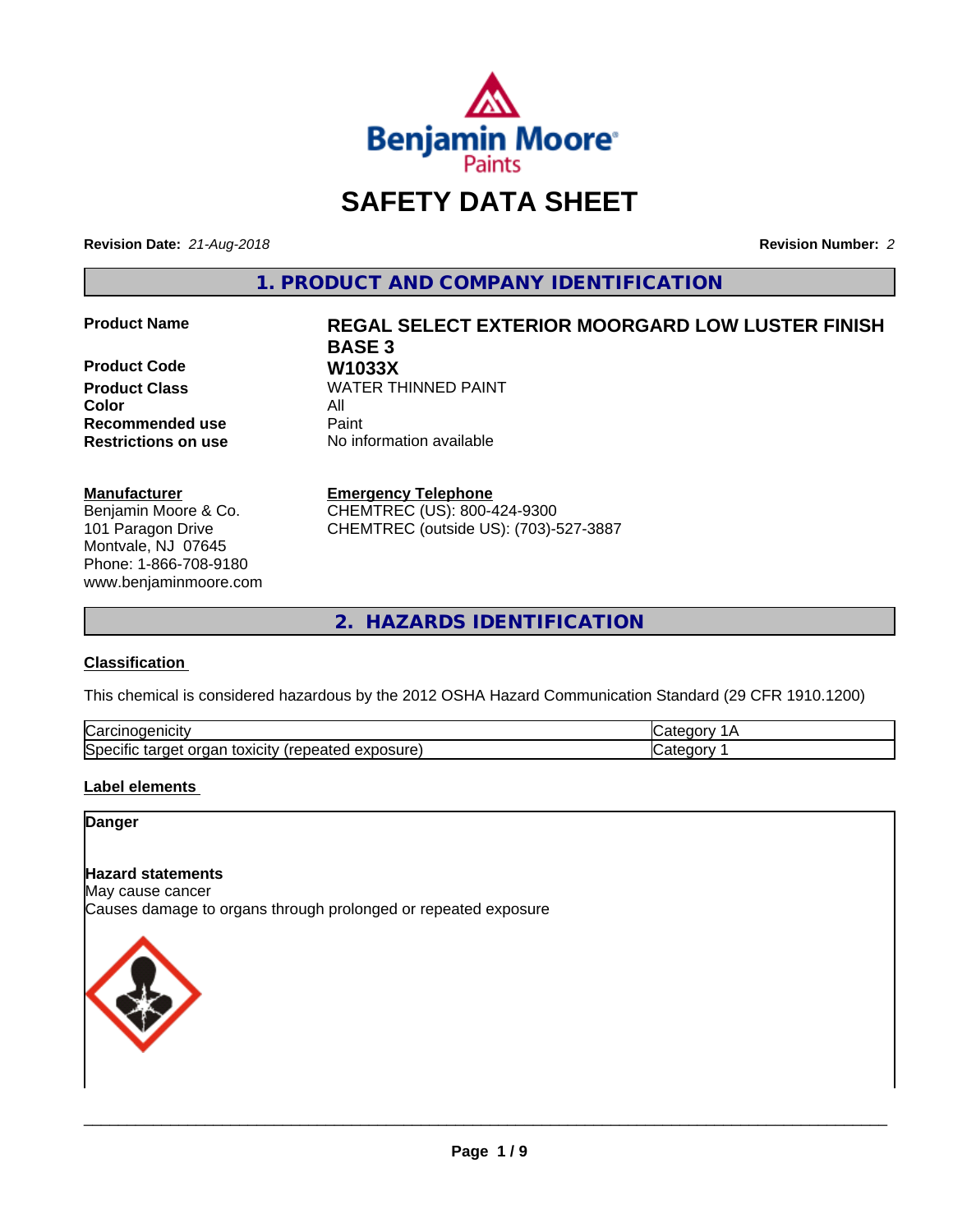#### **Appearance** liquid **Contract Contract Contract Contract Contract Contract Contract Contract Contract Contract Contract Contract Contract Contract Contract Contract Contract Contract Contract Contract Contract Contract Con**

#### **Precautionary Statements - Prevention**

Obtain special instructions before use Do not handle until all safety precautions have been read and understood Use personal protective equipment as required Do not breathe dust/fume/gas/mist/vapors/spray Wash face, hands and any exposed skin thoroughly after handling Do not eat, drink or smoke when using this product

#### **Precautionary Statements - Response**

IF exposed or concerned: Get medical advice/attention

#### **Precautionary Statements - Storage**

Store locked up

#### **Precautionary Statements - Disposal**

Dispose of contents/container to an approved waste disposal plant

#### **Hazards not otherwise classified (HNOC)**

Not applicable

#### **Other information**

No information available

# **3. COMPOSITION INFORMATION ON COMPONENTS**

| Chemical name                   | <b>CAS No.</b> | Weight-% |
|---------------------------------|----------------|----------|
| Silica, crystalline             | 14808-60-7     | ∠∪       |
| Titanium dioxide                | 13463-67-7     |          |
| Zinc oxide                      | 1314-13-2      |          |
| Sodium C14-C16 olefin sulfonate | 68439-57-6     | U.G      |

# **4. FIRST AID MEASURES**

| <b>General Advice</b>                            | No hazards which require special first aid measures.                                                     |
|--------------------------------------------------|----------------------------------------------------------------------------------------------------------|
| <b>Eye Contact</b>                               | Rinse thoroughly with plenty of water for at least 15 minutes and consult a<br>physician.                |
| <b>Skin Contact</b>                              | Wash off immediately with soap and plenty of water while removing all<br>contaminated clothes and shoes. |
| <b>Inhalation</b>                                | Move to fresh air. If symptoms persist, call a physician.                                                |
| Ingestion                                        | Clean mouth with water and afterwards drink plenty of water. Consult a physician<br>if necessary.        |
| <b>Most Important</b><br><b>Symptoms/Effects</b> | None known.                                                                                              |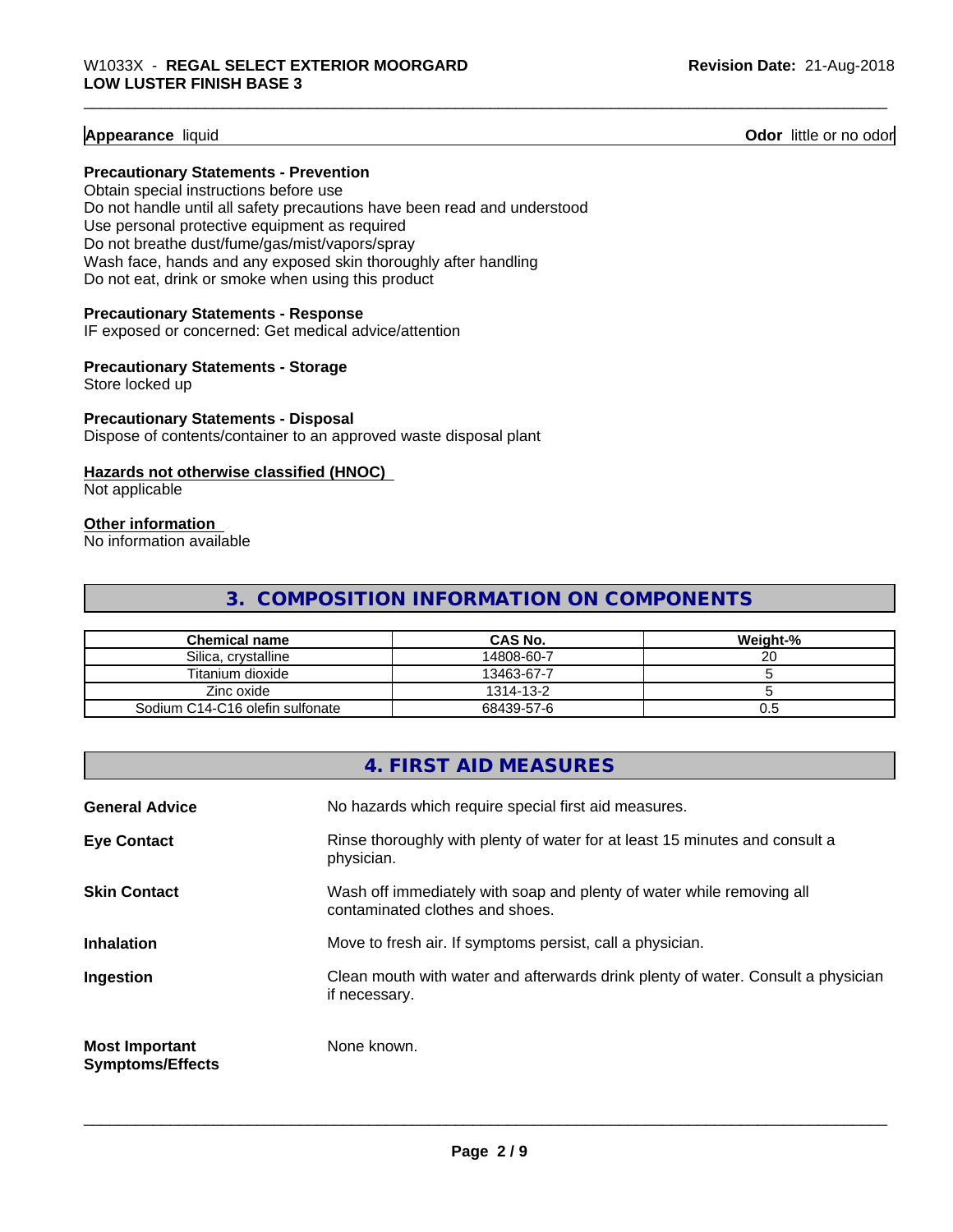| <b>Notes To Physician</b>                                                        | Treat symptomatically. |                                                                                                                                              |                                |
|----------------------------------------------------------------------------------|------------------------|----------------------------------------------------------------------------------------------------------------------------------------------|--------------------------------|
|                                                                                  |                        | 5. FIRE-FIGHTING MEASURES                                                                                                                    |                                |
| <b>Suitable Extinguishing Media</b>                                              |                        | Use extinguishing measures that are appropriate to local<br>circumstances and the surrounding environment.                                   |                                |
| <b>Protective Equipment And Precautions For</b><br><b>Firefighters</b>           |                        | As in any fire, wear self-contained breathing apparatus<br>pressure-demand, MSHA/NIOSH (approved or equivalent)<br>and full protective gear. |                                |
| <b>Specific Hazards Arising From The Chemical</b>                                |                        | Closed containers may rupture if exposed to fire or<br>extreme heat.                                                                         |                                |
| <b>Sensitivity To Mechanical Impact</b>                                          |                        | No                                                                                                                                           |                                |
| <b>Sensitivity To Static Discharge</b>                                           |                        | No.                                                                                                                                          |                                |
| <b>Flash Point Data</b><br>Flash Point (°F)<br>Flash Point (°C)<br><b>Method</b> |                        | Not applicable<br>Not applicable<br>Not applicable                                                                                           |                                |
| <b>Flammability Limits In Air</b>                                                |                        |                                                                                                                                              |                                |
| Lower flammability limit:<br><b>Upper flammability limit:</b>                    |                        | Not applicable<br>Not applicable                                                                                                             |                                |
| <b>NFPA</b><br>Health: 1                                                         | Flammability: 0        | Instability: 0                                                                                                                               | <b>Special: Not Applicable</b> |
| <b>NFPA Legend</b><br>0 - Not Hazardous<br>1 - Slightly                          |                        |                                                                                                                                              |                                |

- 2 Moderate
- 3 High
- 4 Severe

*The ratings assigned are only suggested ratings, the contractor/employer has ultimate responsibilities for NFPA ratings where this system is used.*

*Additional information regarding the NFPA rating system is available from the National Fire Protection Agency (NFPA) at www.nfpa.org.*

# **6. ACCIDENTAL RELEASE MEASURES**

| <b>Personal Precautions</b>      | Avoid contact with skin, eyes and clothing. Ensure adequate ventilation.                             |
|----------------------------------|------------------------------------------------------------------------------------------------------|
| <b>Other Information</b>         | Prevent further leakage or spillage if safe to do so.                                                |
| <b>Environmental precautions</b> | See Section 12 for additional Ecological Information.                                                |
| <b>Methods for Cleaning Up</b>   | Soak up with inert absorbent material. Sweep up and shovel into suitable<br>containers for disposal. |
|                                  |                                                                                                      |

# **7. HANDLING AND STORAGE**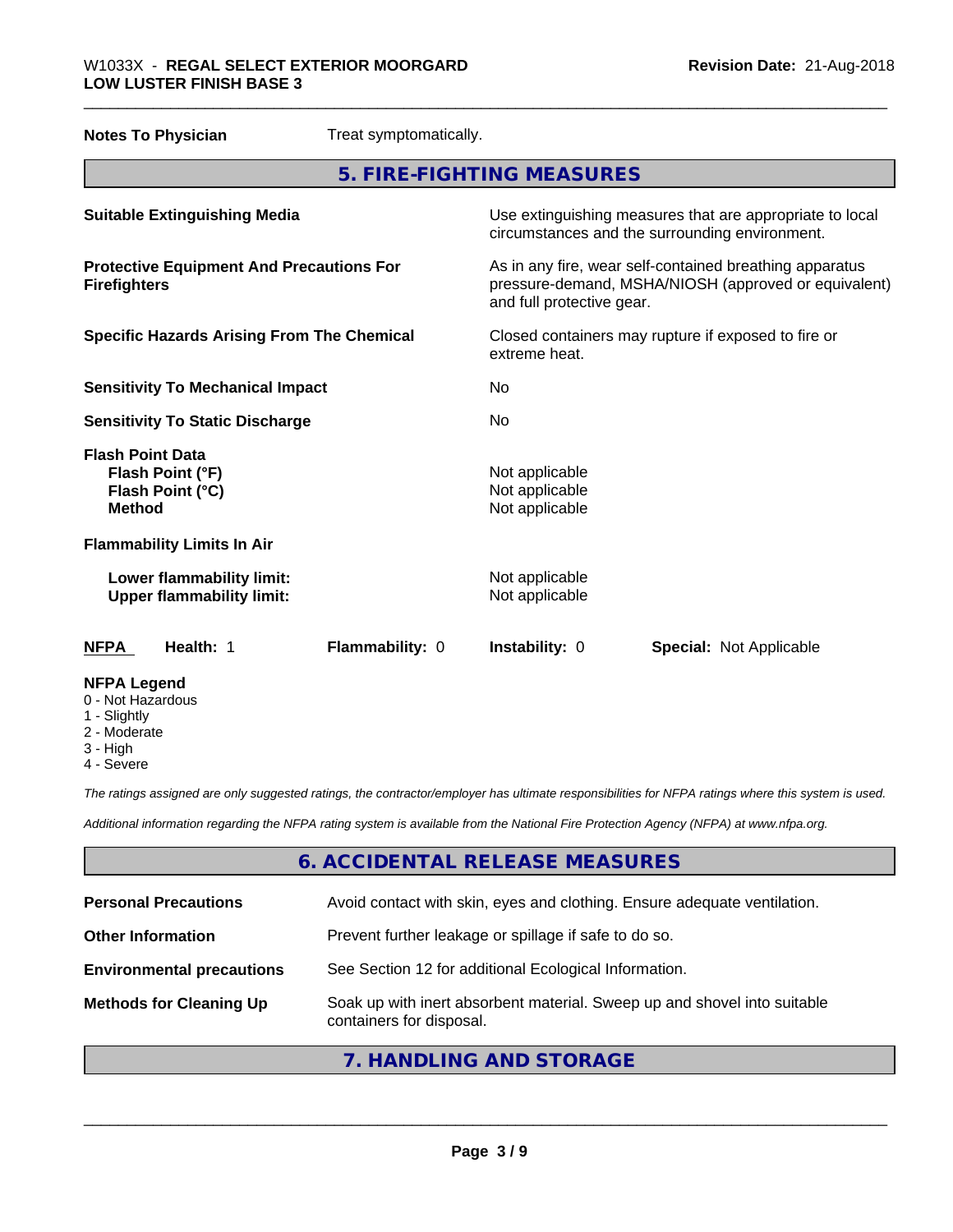| <b>Handling</b>               | Avoid contact with skin, eyes and clothing. Avoid breathing vapors, spray mists or<br>sanding dust. In case of insufficient ventilation, wear suitable respiratory<br>equipment. |  |
|-------------------------------|----------------------------------------------------------------------------------------------------------------------------------------------------------------------------------|--|
| <b>Storage</b>                | Keep container tightly closed. Keep out of the reach of children.                                                                                                                |  |
| <b>Incompatible Materials</b> | No information available                                                                                                                                                         |  |

# **8. EXPOSURE CONTROLS/PERSONAL PROTECTION**

#### **Exposure Limits**

| <b>Chemical name</b> | <b>ACGIH TLV</b>                | <b>OSHA PEL</b>    |
|----------------------|---------------------------------|--------------------|
| Silica, crystalline  | $0.025$ mg/m <sup>3</sup> - TWA |                    |
| Titanium dioxide     | 10 mg/m $3$ - TWA               | 15 mg/m $3$ - TWA  |
| Zinc oxide           | 2 mg/m <sup>3</sup> - TWA       | 5 mg/m $^3$ - TWA  |
|                      | 10 mg/m $3$ - STEL              | 15 mg/m $^3$ - TWA |

#### **Legend**

ACGIH - American Conference of Governmental Industrial Hygienists Exposure Limits OSHA - Occupational Safety & Health Administration Exposure Limits N/E - Not Established

**Engineering Measures** Ensure adequate ventilation, especially in confined areas.

| <b>Personal Protective Equipment</b> |                                                                                                                                     |
|--------------------------------------|-------------------------------------------------------------------------------------------------------------------------------------|
| <b>Eye/Face Protection</b>           | Safety glasses with side-shields.                                                                                                   |
| <b>Skin Protection</b>               | Protective gloves and impervious clothing.                                                                                          |
| <b>Respiratory Protection</b>        | In case of insufficient ventilation wear suitable respiratory equipment.                                                            |
| <b>Hygiene Measures</b>              | Avoid contact with skin, eyes and clothing. Remove and wash contaminated<br>clothing before re-use. Wash thoroughly after handling. |

#### **9. PHYSICAL AND CHEMICAL PROPERTIES**

| liquid<br>Appearance<br>little or no odor<br>Odor<br><b>Odor Threshold</b><br>No information available<br>$9.9 - 10.3$<br>Density (Ibs/gal)<br>$1.20 - 1.24$<br><b>Specific Gravity</b><br>No information available<br>рH<br>No information available<br><b>Viscosity (cps)</b><br>Solubility(ies)<br>No information available<br><b>Water solubility</b><br>No information available<br>No information available<br><b>Evaporation Rate</b><br>No information available<br>Vapor pressure @20 °C (kPa)<br>No information available<br>Vapor density<br>Wt. % Solids<br>45 - 55<br>$35 - 45$<br>Vol. % Solids<br>Wt. % Volatiles<br>45 - 55<br>$55 - 65$<br>Vol. % Volatiles<br><b>VOC Regulatory Limit (g/L)</b><br>< 50 |  |
|---------------------------------------------------------------------------------------------------------------------------------------------------------------------------------------------------------------------------------------------------------------------------------------------------------------------------------------------------------------------------------------------------------------------------------------------------------------------------------------------------------------------------------------------------------------------------------------------------------------------------------------------------------------------------------------------------------------------------|--|
|---------------------------------------------------------------------------------------------------------------------------------------------------------------------------------------------------------------------------------------------------------------------------------------------------------------------------------------------------------------------------------------------------------------------------------------------------------------------------------------------------------------------------------------------------------------------------------------------------------------------------------------------------------------------------------------------------------------------------|--|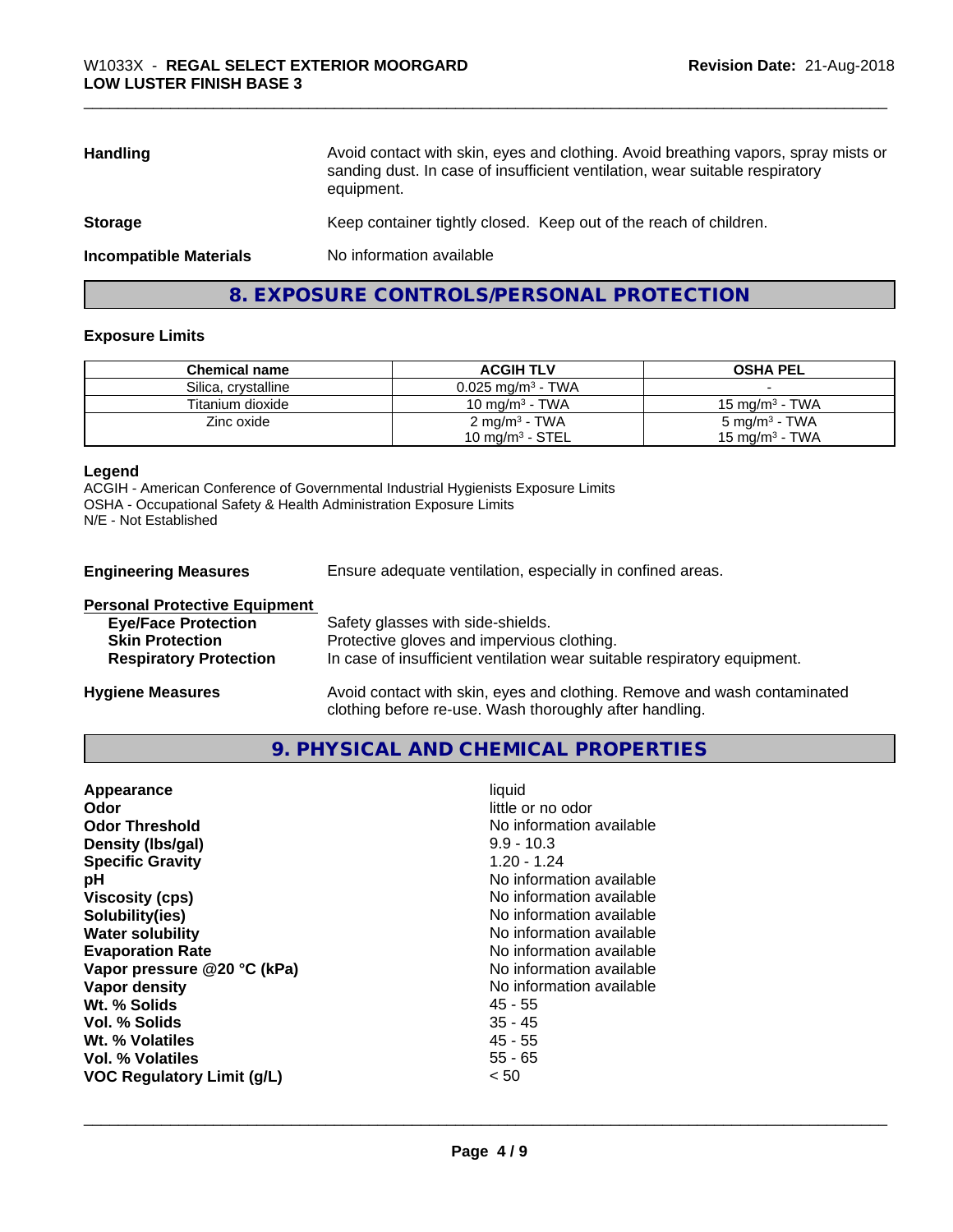| <b>Boiling Point (°F)</b>            | 212                      |
|--------------------------------------|--------------------------|
| <b>Boiling Point (°C)</b>            | 100                      |
| <b>Freezing Point (°F)</b>           | 32                       |
| <b>Freezing Point (°C)</b>           | 0                        |
| Flash Point (°F)                     | Not applicable           |
| Flash Point (°C)                     | Not applicable           |
| <b>Method</b>                        | Not applicable           |
| Flammability (solid, gas)            | Not applicable           |
| <b>Upper flammability limit:</b>     | Not applicable           |
| Lower flammability limit:            | Not applicable           |
| <b>Autoignition Temperature (°F)</b> | No information available |
| <b>Autoignition Temperature (°C)</b> | No information available |
| Decomposition Temperature (°F)       | No information available |
| Decomposition Temperature (°C)       | No information available |
| <b>Partition coefficient</b>         | No information available |

# **10. STABILITY AND REACTIVITY**

| <b>Reactivity</b>                         | Not Applicable                           |  |
|-------------------------------------------|------------------------------------------|--|
| <b>Chemical Stability</b>                 | Stable under normal conditions.          |  |
| <b>Conditions to avoid</b>                | Prevent from freezing.                   |  |
| <b>Incompatible Materials</b>             | No materials to be especially mentioned. |  |
| <b>Hazardous Decomposition Products</b>   | None under normal use.                   |  |
| <b>Possibility of hazardous reactions</b> | None under normal conditions of use.     |  |

# **11. TOXICOLOGICAL INFORMATION**

| <b>Product Information</b>                                                                 |                                                                                                                                                 |  |  |
|--------------------------------------------------------------------------------------------|-------------------------------------------------------------------------------------------------------------------------------------------------|--|--|
|                                                                                            | Information on likely routes of exposure                                                                                                        |  |  |
|                                                                                            | <b>Principal Routes of Exposure</b> Eye contact, skin contact and inhalation.                                                                   |  |  |
| <b>Acute Toxicity</b>                                                                      |                                                                                                                                                 |  |  |
| <b>Product Information</b>                                                                 | No information available                                                                                                                        |  |  |
| Symptoms related to the physical, chemical and toxicological characteristics               |                                                                                                                                                 |  |  |
| <b>Symptoms</b>                                                                            | No information available                                                                                                                        |  |  |
| Delayed and immediate effects as well as chronic effects from short and long-term exposure |                                                                                                                                                 |  |  |
| Eye contact<br>Skin contact                                                                | May cause slight irritation.<br>Substance may cause slight skin irritation. Prolonged or repeated contact may dry<br>skin and cause irritation. |  |  |
| Inhalation<br>Ingestion                                                                    | May cause irritation of respiratory tract.<br>Ingestion may cause gastrointestinal irritation, nausea, vomiting and diarrhea.                   |  |  |
|                                                                                            |                                                                                                                                                 |  |  |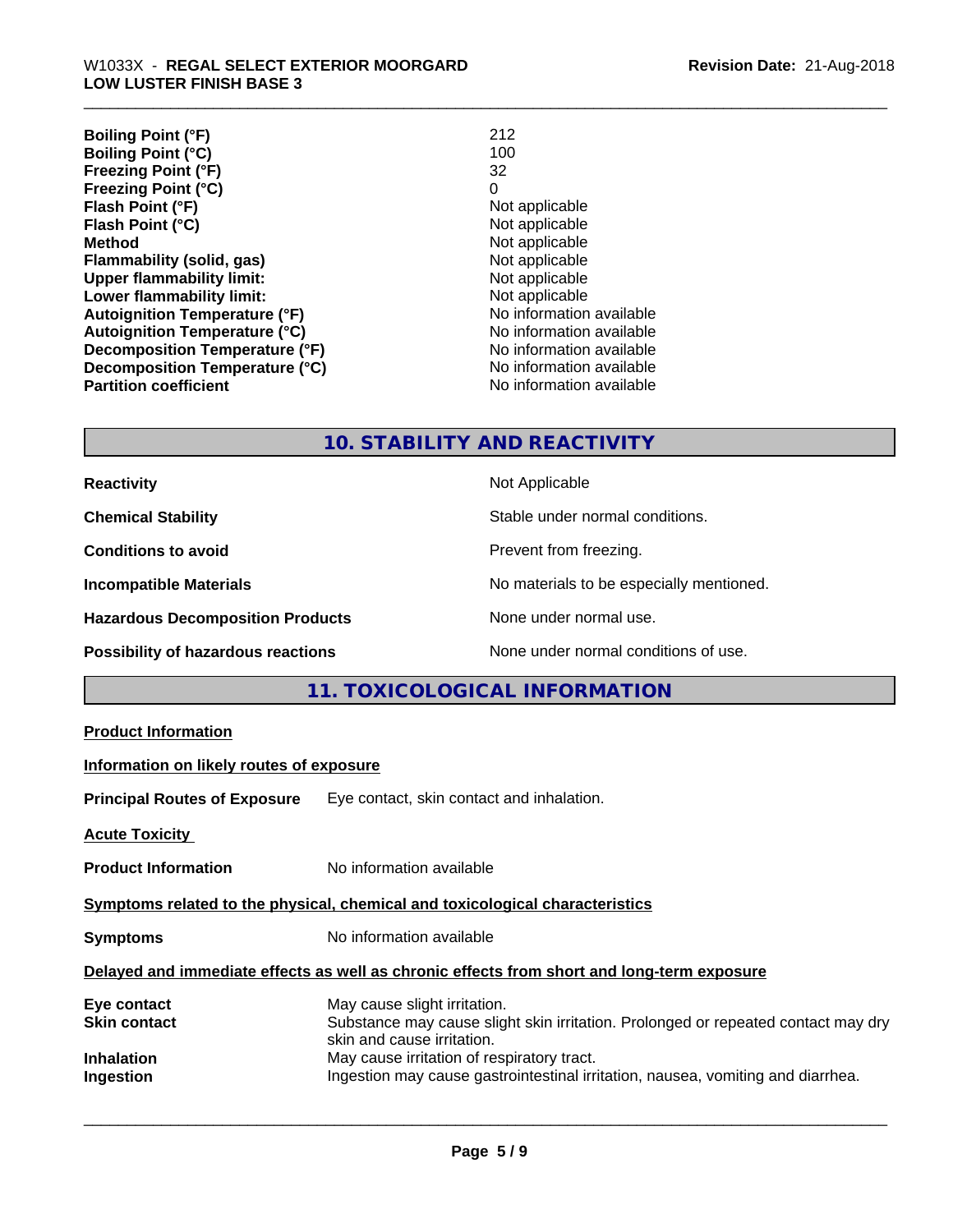| <b>Sensitization</b>            | No information available                                                   |
|---------------------------------|----------------------------------------------------------------------------|
| <b>Neurological Effects</b>     | No information available.                                                  |
| <b>Mutagenic Effects</b>        | No information available.                                                  |
| <b>Reproductive Effects</b>     | No information available.                                                  |
| <b>Developmental Effects</b>    | No information available.                                                  |
| <b>Target organ effects</b>     | No information available.                                                  |
| <b>STOT - single exposure</b>   | No information available.                                                  |
| <b>STOT - repeated exposure</b> | Causes damage to organs through prolonged or repeated exposure if inhaled. |
| Other adverse effects           | No information available.                                                  |
| <b>Aspiration Hazard</b>        | No information available                                                   |

#### **Numerical measures of toxicity**

#### **The following values are calculated based on chapter 3.1 of the GHS document**

**ATEmix (oral)** 2916 mg/kg

#### **Component Information**

Silica, crystalline LD50 Oral: 500 mg/kg (Rat) Titanium dioxide LD50 Oral: > 10000 mg/kg (Rat) Zinc oxide LD50 Oral: 5000 mg/kg (Rat) LC50 Inhalation (Dust):  $> 5700$  mg/m<sup>3</sup> (Rat, 4 hr.)

#### **Carcinogenicity**

*The information below indicateswhether each agency has listed any ingredient as a carcinogen:.*

| <b>Chemical name</b> | <b>IARC</b>          | <b>NTP</b>  | <b>OSHA</b> |
|----------------------|----------------------|-------------|-------------|
|                      | . - Human Carcinogen | Known Human | Listed      |
| Silica, crystalline  |                      | Carcinogen  |             |
|                      | 2B - Possible Human  |             | Listed      |
| Titanium dioxide     | Carcinogen           |             |             |

• Crystalline Silica has been determined to be carcinogenic to humans by IARC (1) when in respirable form. Risk of cancer depends on duration and level of inhalation exposure to spray mist or dust from sanding the dried paint.

• Although IARC has classified titanium dioxide as possibly carcinogenic to humans (2B), their summary concludes: "No significant exposure to titanium dioxide is thought to occur during the use of products in which titanium dioxide is bound to other materials, such as paint."

#### **Legend**

IARC - International Agency for Research on Cancer NTP - National Toxicity Program OSHA - Occupational Safety & Health Administration

**12. ECOLOGICAL INFORMATION**

#### **Ecotoxicity Effects**

The environmental impact of this product has not been fully investigated.

#### **Product Information**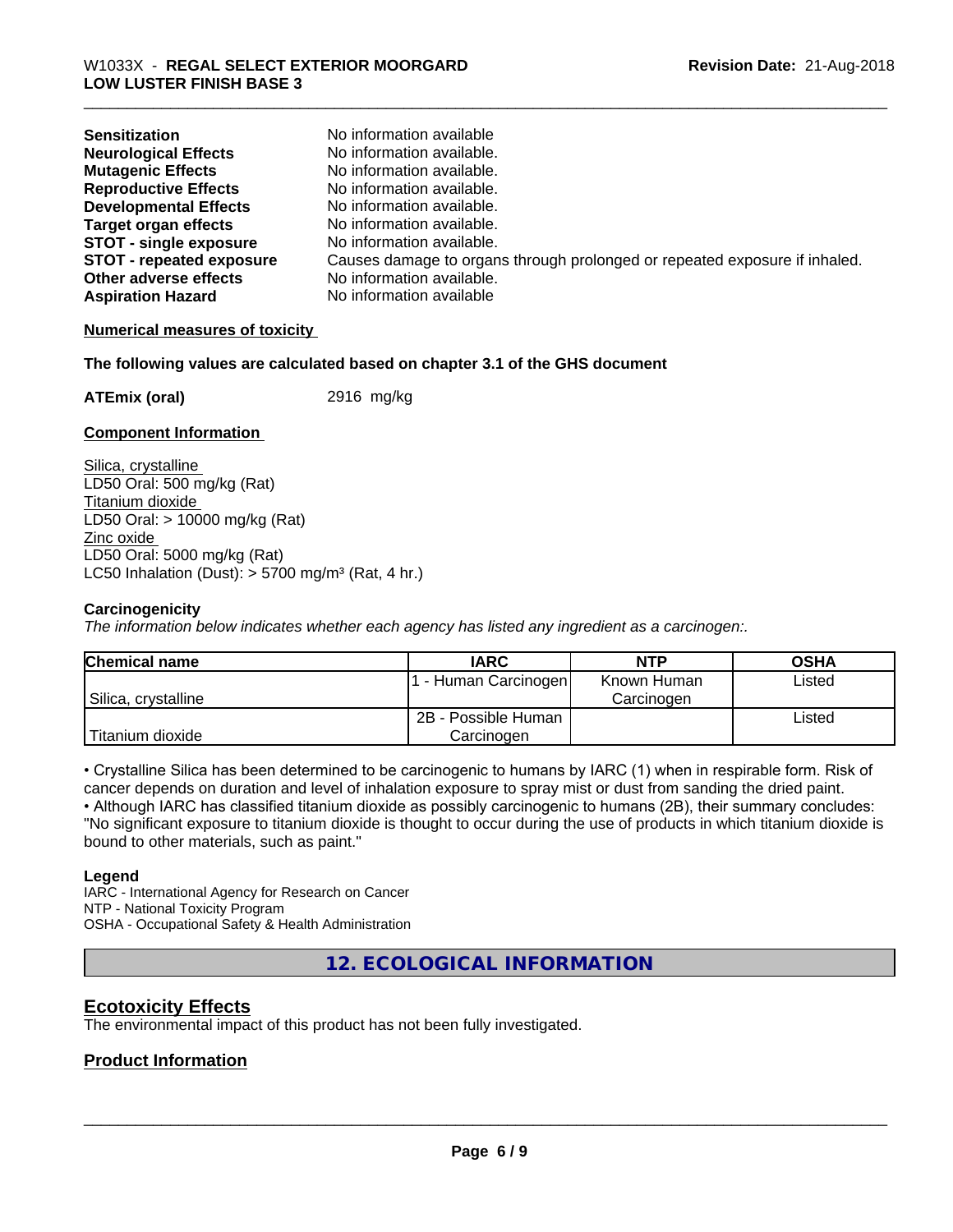#### **Acute Toxicity to Fish**

No information available

#### **Acute Toxicity to Aquatic Invertebrates**

No information available

#### **Acute Toxicity to Aquatic Plants** No information available

# **Persistence / Degradability**

No information available.

#### **Bioaccumulation**

No information available.

# **Mobility in Environmental Media**

No information available.

#### **Ozone**

No information available

#### **Component Information**

#### **Acute Toxicity to Fish**

No information available Titanium dioxide  $LC50:$  > 1000 mg/L (Fathead Minnow - 96 hr.)

#### **Acute Toxicity to Aquatic Invertebrates**

No information available

#### **Acute Toxicity to Aquatic Plants**

No information available

|                              | 13. DISPOSAL CONSIDERATIONS                                                                                                                                                                                               |
|------------------------------|---------------------------------------------------------------------------------------------------------------------------------------------------------------------------------------------------------------------------|
| <b>Waste Disposal Method</b> | Dispose of in accordance with federal, state, and local regulations. Local<br>requirements may vary, consult your sanitation department or state-designated<br>environmental protection agency for more disposal options. |
|                              | 14. TRANSPORT INFORMATION                                                                                                                                                                                                 |
| <b>DOT</b>                   | Not regulated                                                                                                                                                                                                             |
| <b>ICAO/IATA</b>             | Not regulated                                                                                                                                                                                                             |
| <b>IMDG/IMO</b>              | Not regulated                                                                                                                                                                                                             |
|                              | <b>15. REGULATORY INFORMATION</b>                                                                                                                                                                                         |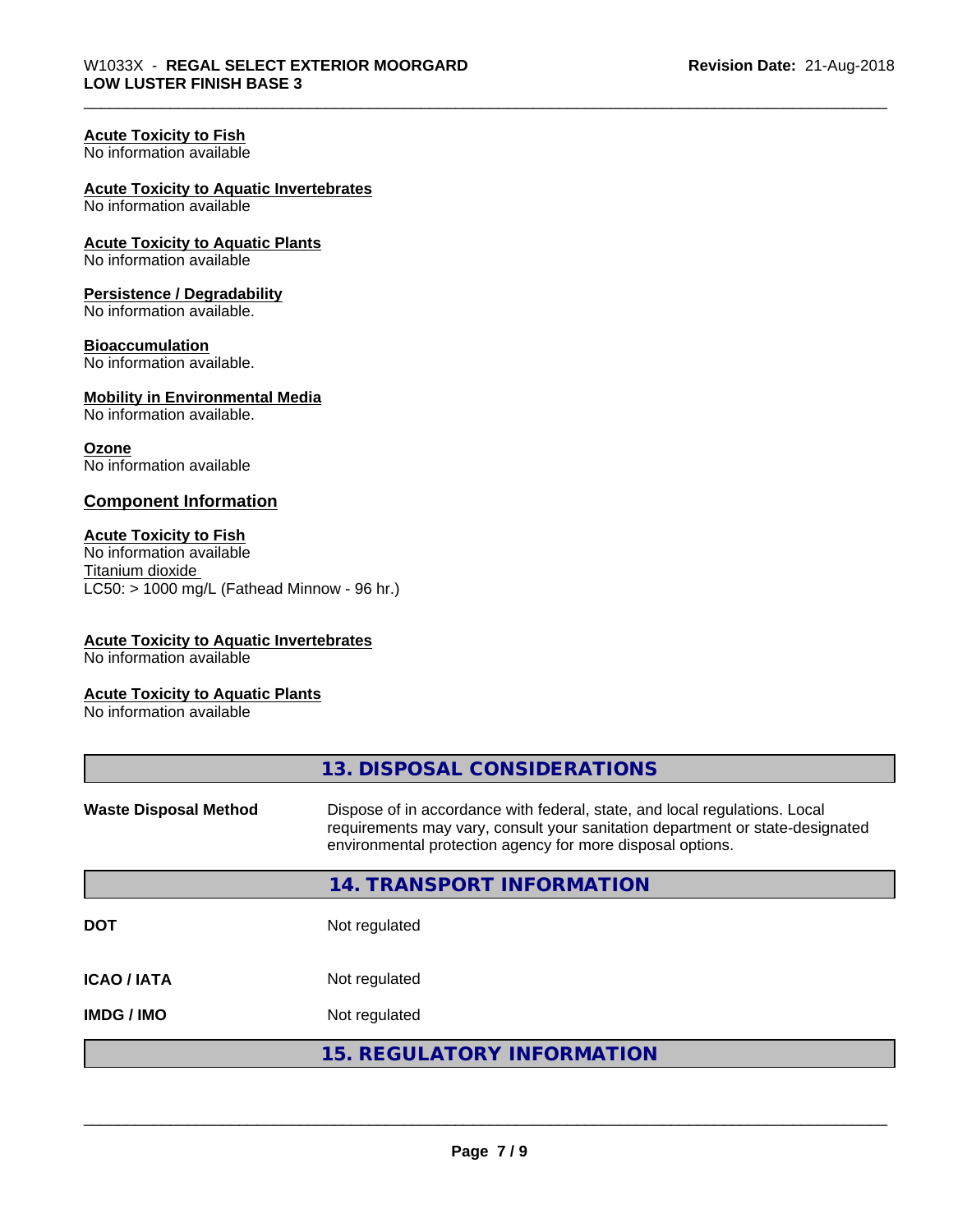# **International Inventories**

| <b>TSCA: United States</b> | Yes - All components are listed or exempt. |
|----------------------------|--------------------------------------------|
| <b>DSL: Canada</b>         | Yes - All components are listed or exempt. |

## **Federal Regulations**

| SARA 311/312 hazardous categorization |     |  |
|---------------------------------------|-----|--|
| Acute health hazard                   | Nο  |  |
| Chronic Health Hazard                 | Yes |  |
| Fire hazard                           | No  |  |
| Sudden release of pressure hazard     | No  |  |
| <b>Reactive Hazard</b>                | No  |  |

#### **SARA 313**

Section 313 of Title III of the Superfund Amendments and Reauthorization Act of 1986 (SARA). This product contains a chemical or chemicals which are subject to the reporting requirements of the Act and Title 40 of the Code of Federal Regulations, Part 372:

| Chemical name | CAS No.   | Weight-% | <b>CERCLA/SARA 313</b><br>(de minimis concentration) |
|---------------|-----------|----------|------------------------------------------------------|
| Zinc oxide    | 1314-13-2 |          |                                                      |

# **Clean Air Act,Section 112 Hazardous Air Pollutants (HAPs) (see 40 CFR 61)**

This product contains the following HAPs:

*None*

# **US State Regulations**

#### **California Proposition 65**

**AVIMARNING:** Cancer and Reproductive Harm– www.P65warnings.ca.gov

#### **State Right-to-Know**

| <b>Chemical name</b> | <b>Massachusetts</b> | <b>New Jersey</b> | Pennsylvania |
|----------------------|----------------------|-------------------|--------------|
| Silica, crystalline  |                      |                   |              |
| Titanium dioxide     |                      |                   |              |
| Zinc oxide           |                      |                   |              |

**Legend**

X - Listed

# **16. OTHER INFORMATION**